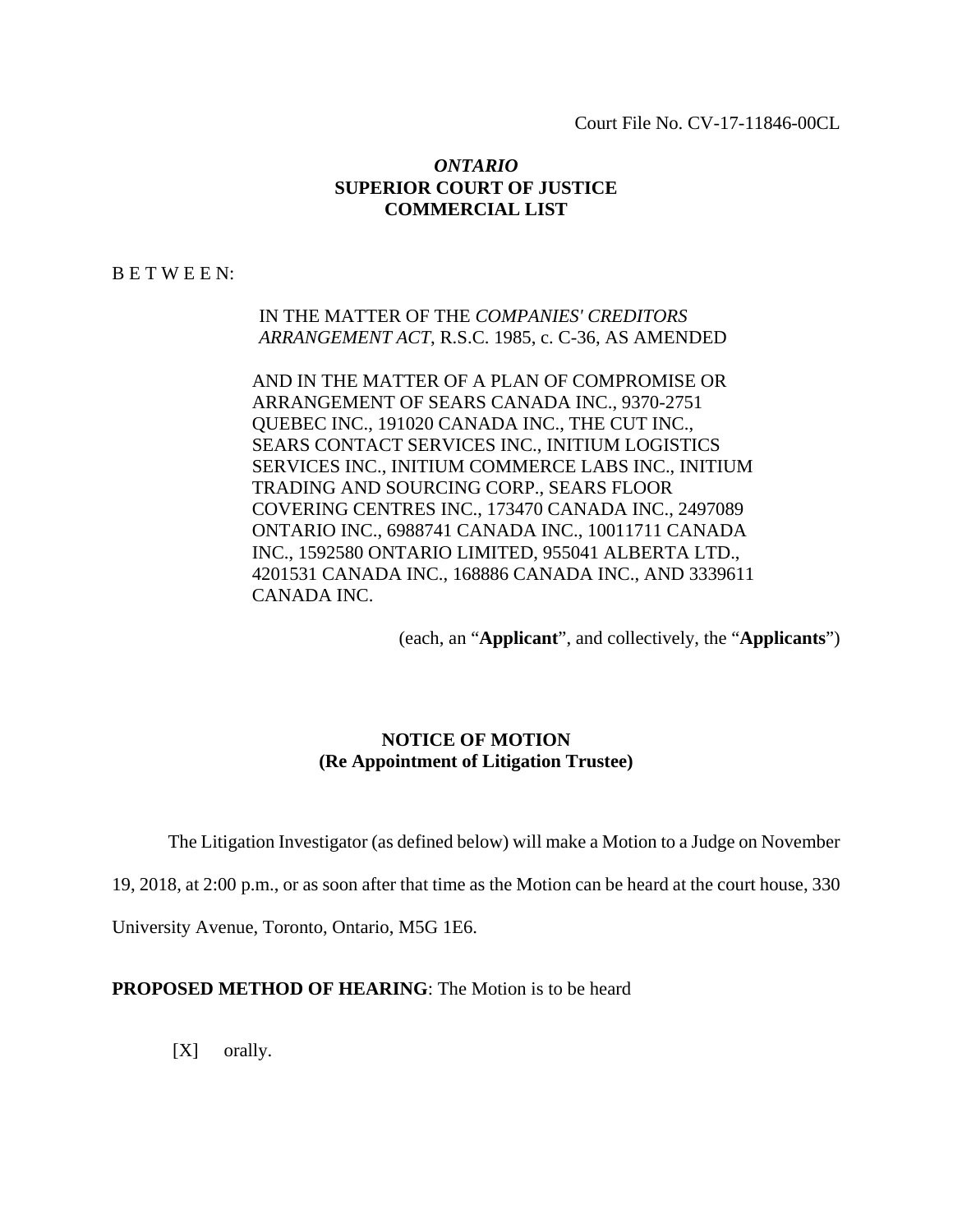#### **THE MOTION IS FOR:**

1. An Order in the draft form attached to this Notice of Motion as Schedule "A"; and

2. Such further and other Relief as to this Honourable Court may seem just.

## **THE GROUNDS FOR THE MOTION ARE**:

## **The CCAA Proceedings**

1. On June 22, 2017, the Applicants made an application pursuant to the *Companies' Creditors Arrangement Act*, R.S.C. 1985, c. C-36 (the "*CCAA*"), and this Court issued an order commencing these proceedings (the "**Initial Order**").

2. The Initial Order stayed all proceedings against the Applicants, and their representatives and employees acting in those capacities, until July 22, 2017 (the "**Stay**"). The stay was subsequently extended many times by this Court. The most recent extension to December 18, 2018, was granted by order of this Court dated July 24, 2018.

## **Appointment and Mandate of the Litigation Investigator**

3. On March 2, 2018, this Court issued an order (as amended, the "**Litigation Investigator Order**") appointing Lax O'Sullivan Lisus Gottlieb LLP as Litigation Investigator for the benefit of the Applicants and their creditors in this proceeding. The Court amended the Litigation Investigator Order on April 26, 2018.

4. The Litigation Investigator Order directed the Litigation Investigator to investigate, consider, and report on any rights or claims that the Applicants and/or their creditors may have against any other parties, including their current and former directors, officers, shareholders and advisors (the "**LI Mandate**").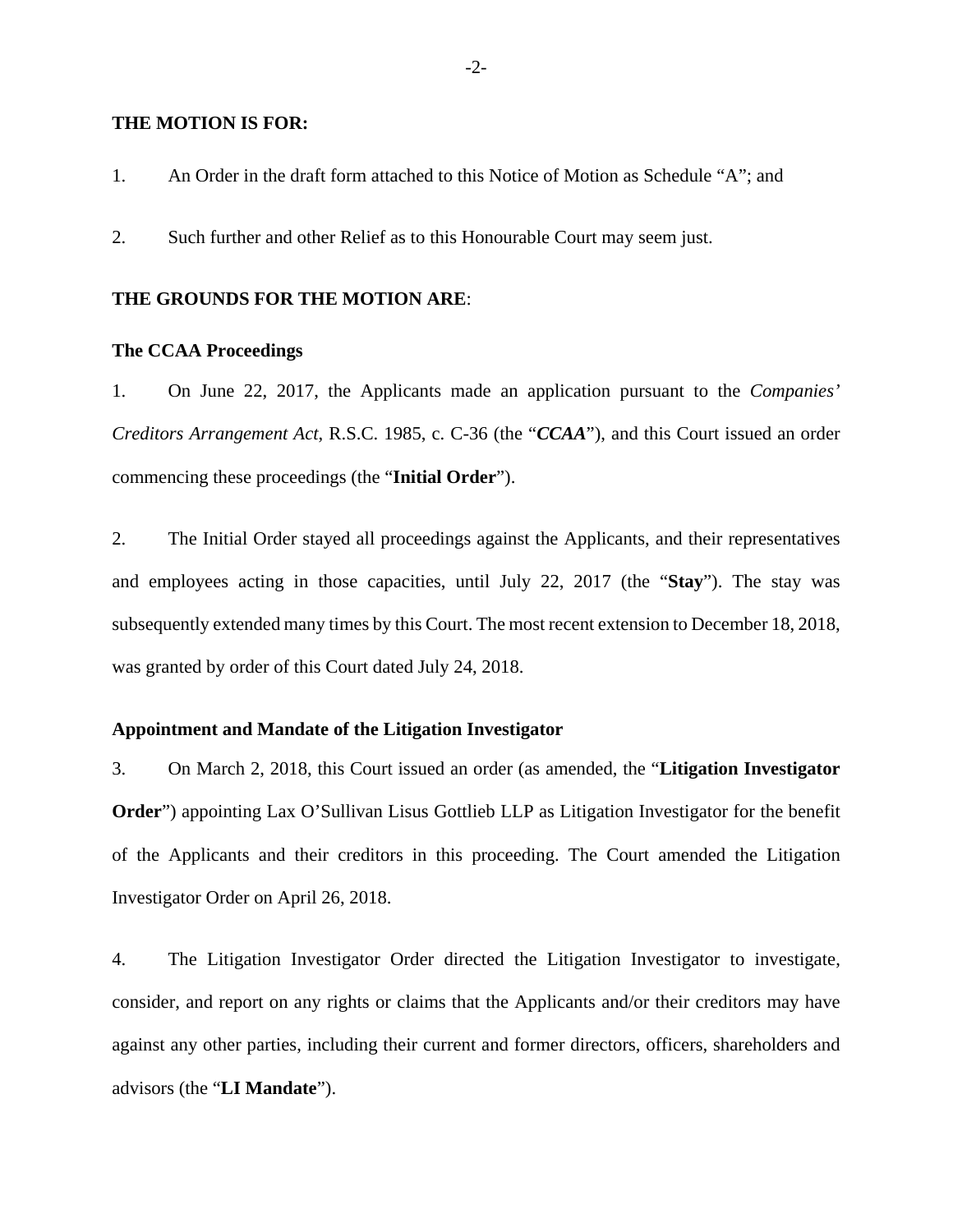5. The Litigation Investigator Order also provided for the establishment of a committee of the Applicants' creditors (the "**Creditors' Committee**") to consult with and provide input to the Litigation Investigator in connection with the LI Mandate. The Litigation Investigator Order required the Litigation Investigator to report to the Creditors' Committee regarding its investigation and analysis under the LI Mandate.

6. The Litigation Investigator carried out the LI Mandate between April and September 2018. The steps taken by the Litigation Investigator are set out in detail in the First Report of the Litigation Investigator, dated November 5, 2018.

7. The LI Mandate has now concluded. Consequently, the Litigation Investigator's role in the proceeding is complete, and the appointment of the Litigation Investigator should be terminated, effective immediately.

## **Claims to be Brought by or on Behalf of the Applicants and their Creditors**

8. Over the course of the LI Mandate, the Litigation Investigator identified a number of claims that could be brought by the Applicants and others (the "**Claims**").

9. The Creditors' Committee has reviewed and approved the Litigation Investigator's recommendations regarding the prosecution of the Claims.

10. The Litigation Investigator Order permits the Litigation Investigator to seek an order from this Court authorizing it to pursue any claims identified while carrying out the LI Mandate.

11. The Litigation Investigator recommends that separate Claims be brought and/or continued by four sets of plaintiffs (the "**Plaintiffs**"), specifically: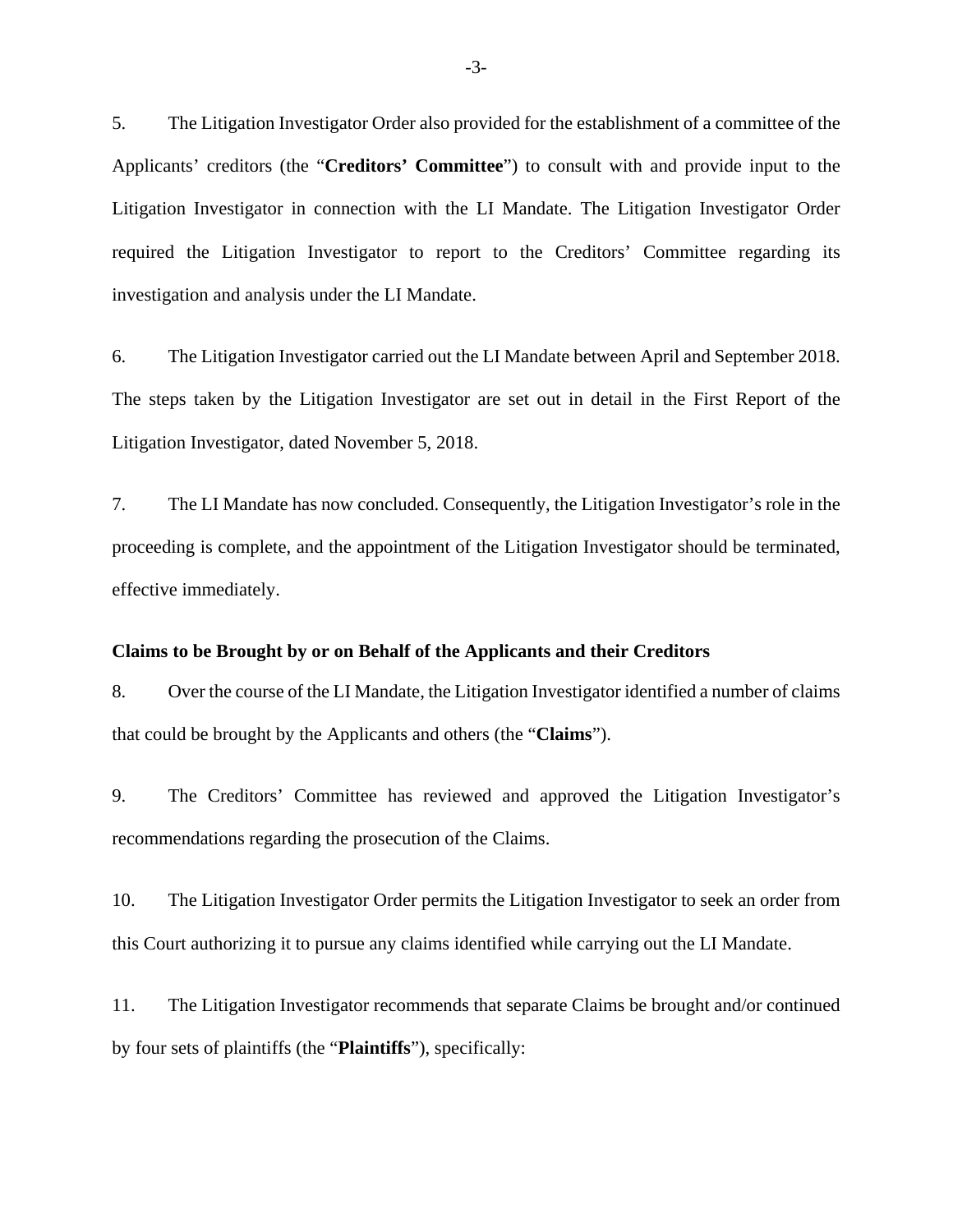- (a) claims by a court-appointed trustee (the "**Litigation Trustee**") on behalf of the Applicants, as described more fully in the First Report of the Litigation Investigator (the "**Litigation Trustee Claims**");
- (b) a claim by FTI Consulting Canada Inc. (the "**Monitor**"), the Monitor appointed by this Court under the *CCAA* (the "**Monitor Claim**");
- (c) claims by certain creditors of the Applicants on behalf of members of the Sears Canada pension plan ("**Pension Claims**"); and
- (d) a class action claim by a number of former franchisees of Sears Canada (the "**Class Action Claim"**).

### **Appointment of Litigation Trustee**

12. The Applicants have claims against certain of their shareholders and former directors. Prosecution of these claims is in the best interests of the Applicants. Any funds recovered through these claims will be returned to the Applicants and their creditors, excluding any creditors who opt out of participation in the litigation.

13. A Litigation Trustee should be appointed as an officer of the Court to prosecute the Litigation Trustee Claims. The appointment of an experienced trustee would allow these claims to be prosecuted in as cost-effective and expedient a manner as possible.

14. The Honourable J. Douglas Cunningham, Q.C. should be appointed as Litigation Trustee. Mr. Cunningham is highly experienced and eminently qualified to serve in this role. The Creditors' Committee and the Monitor support this recommendation.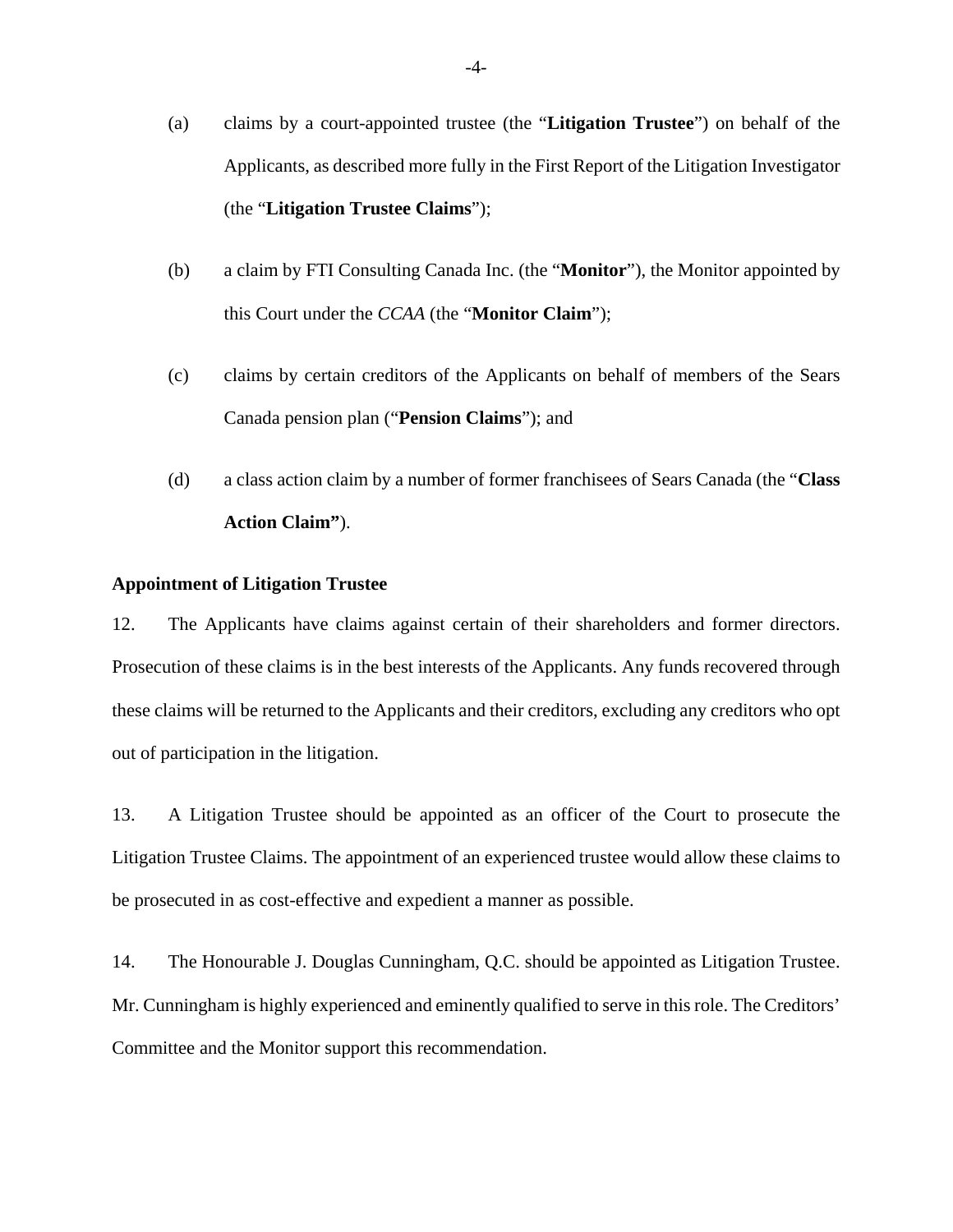15. The Litigation Trustee Claims include claims against William C. Crowley, William R. Harker, Donald Campbell Ross, Ephraim J. Bird, Deborah E. Rosati, R. Raja Khanna, James McBurney and Douglas Campbell (collectively, the "**Former Directors**") for breach of fiduciary duty, breach of the duty of care, oppression, and conspiracy.

16. The Applicants also have claims against ESL Investments Inc., its affiliates, and Edward S. Lampert (collectively, the "**Shareholders**") for oppression, conspiracy, unjust enrichment, knowing receipt, and knowing assistance.

17. The Applicants have claims against Sears Holdings Corp. ("**Holdings**"), but due to that company's recent insolvency filing in the United States, will not be bringing any claims against Holdings at this time.

18. In order for the Litigation Trustee Claims to proceed, the Stay must be lifted as against the Former Directors.

19. In addition, in order to effectively prosecute the Litigation Trustee Claims, the Litigation Trustee should be invested with all of the powers necessary to do so, including:

- (a) the power to engage, give instructions to, and pay counsel and other agents and professionals;
- (b) to execute documents of all kinds on behalf of the Applicants for any purpose pursuant to the trusteeship;
- (c) to consider and waive privilege over any communications of the Applicants; and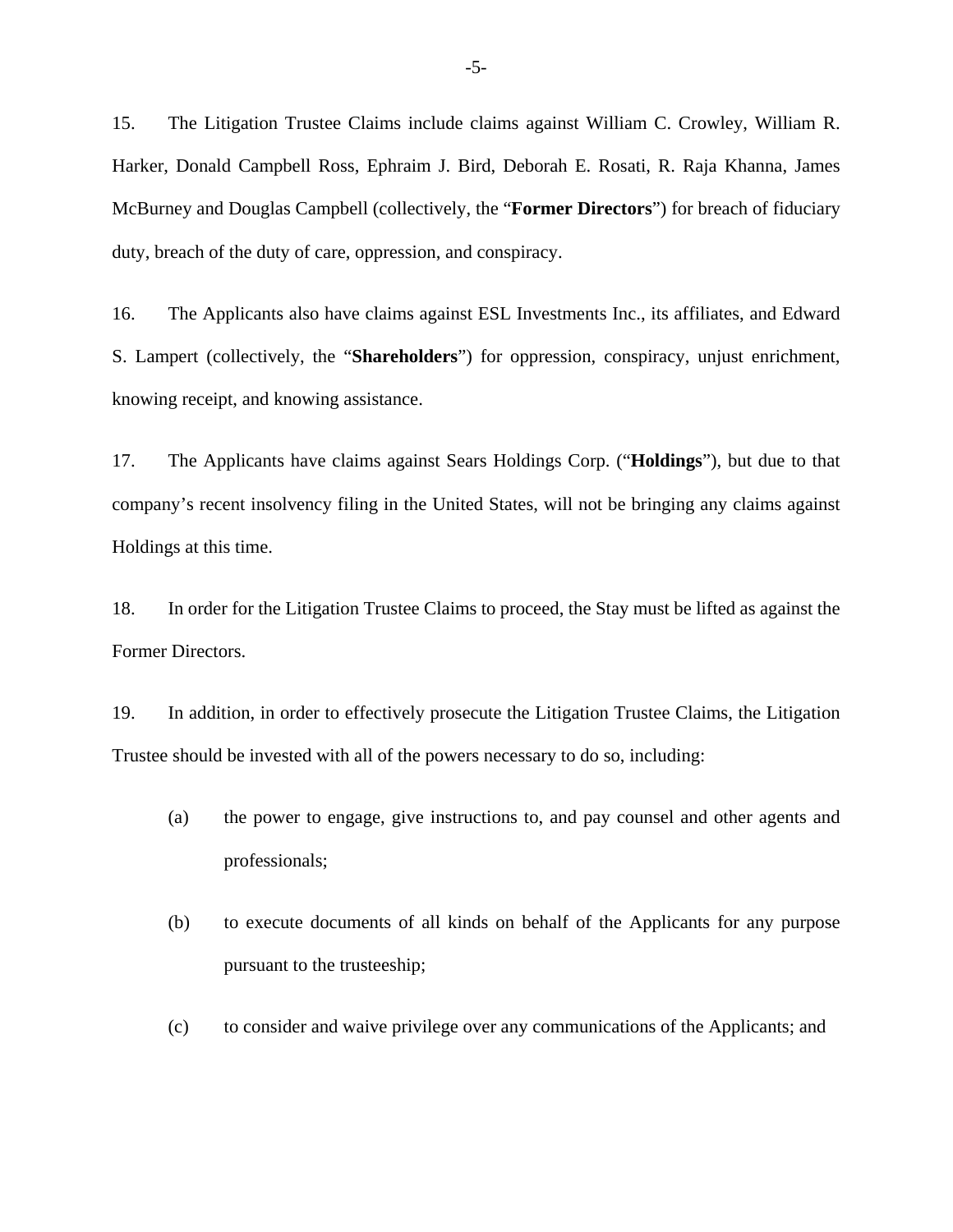(d) to pursue the Litigation Trustee Claims and any appeals or applications for judicial review relating thereto.

20. The reasonable fees and disbursements of the Litigation Trustee and his counsel (the "**Litigation Trustee Parties**") should be paid by the estates of the Applicants, including but not limited to Sears Canada.

21. The Litigation Trustee and his agents should be indemnified from any losses that they might suffer in connection with their role as such by the Applicants, including but not limited to Sears Canada, except for any losses resulting from their own gross negligence or willful misconduct.

22. Permitting the Litigation Trustee to pursue the Claims will usefully further efforts to avoid the social and economic losses resulting from liquidation of the Applicants.

## **Other Claims**

23. The Monitor has a claim against certain Former Directors and the Shareholders under section 36.1 of the *CCAA*, which incorporates the cause of action for transfer at undervalue set out by section 96 of the *Bankruptcy and Insolvency Act*, R.S.C. 1985, c. B-3.

24. Two of the Applicants' creditors, Morneau Shepell Ltd. (the administrator of Sears Canada's pension plan) and the Superintendent of the Financial Services Commission of Ontario (collectively, the "**Pension Claim Plaintiffs**") have claims against the Former Directors and the Shareholders for breach of fiduciary duty, conspiracy, oppression, knowing assistance, and knowing receipt.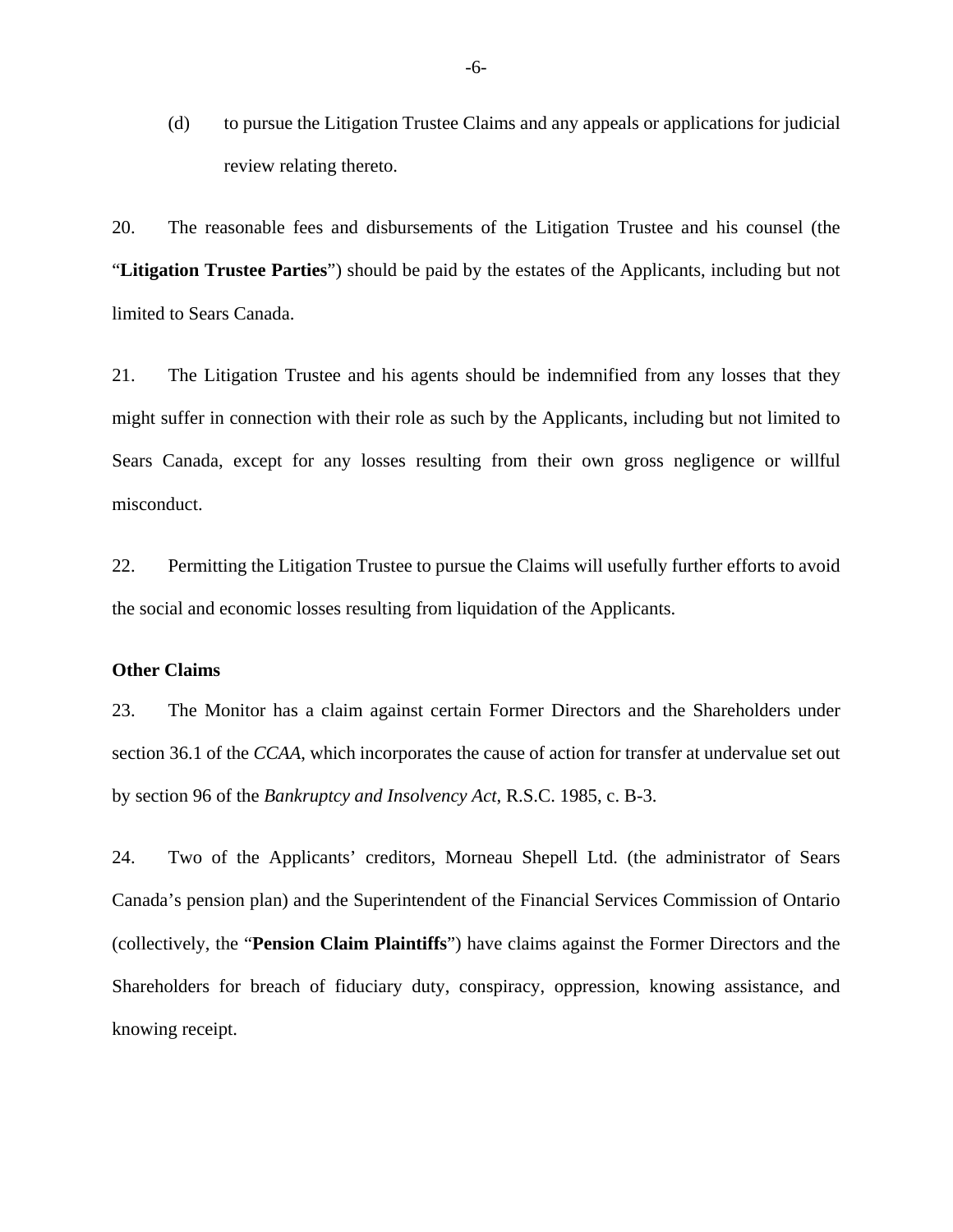25. Through a proposed representative plaintiff, a group of approximately 260 former franchisees of Sears Canada (the "**Class Action Plaintiffs**") commenced a proposed class action claim against the Former Directors and the Shareholders for oppression under the *Class Proceedings Act, 1992*, S.O. 1992, c. 6 on October 21, 2015.

26. The Class Action Claim has not been certified as a class action. The Litigation Investigator recommends that the Class Action Claim be transferred to this Court so that if that claim is certified, common issues in the Class Action Claim and the other Claims can be tried together.

## **Procedure for Hearing a Common Issues Trial**

27. The Claims are almost entirely based on a common set of facts. A single discovery and fact-finding process should be implemented for the prosecution of the claims to eliminate needless duplication of proceedings and wasted costs.

28. As part of the Mandate, the Litigation Investigator also proposed a procedure for hearing a common issues trial for all of the Claims to avoid a multiplicity of proceedings concerning common issues (the "**Common Issues Trial Procedure**").

29. The Creditors' Committee, which includes counsel for the Pension Claims and the Class Action Claim, and the Monitor have reviewed and approved of the Common Issues Trial Procedure.

30. The Common Issues Trial Procedure is set out in detail in Schedule "A" to the proposed Order attached hereto.

31. In particular, the following procedures, among others, should be adopted: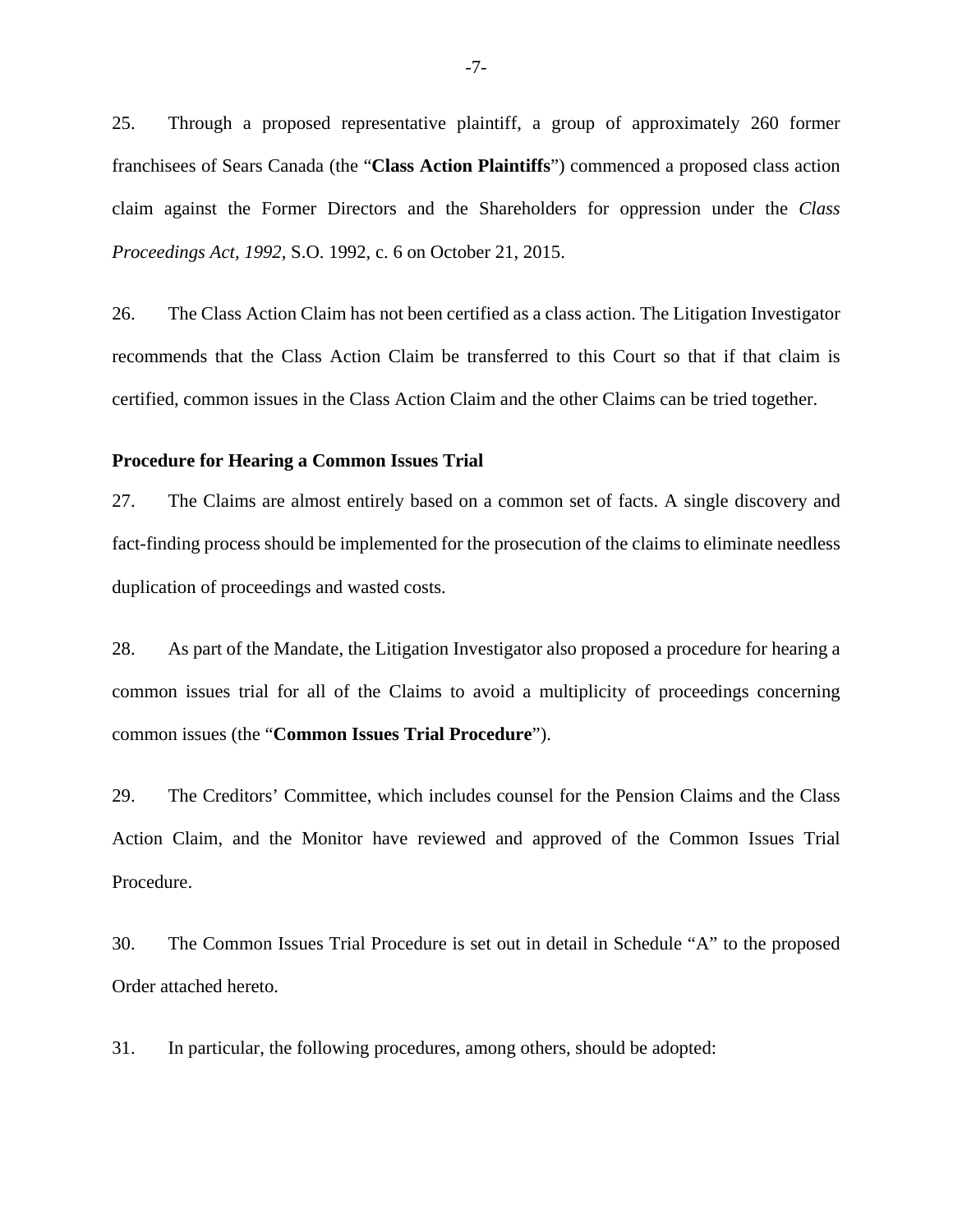- (a) the Claims will be commenced (or, in the case of the Class Action Claim, will be transferred to the Commercial List of the Superior Court of Justice) as four separate actions, each commenced by a separate Statement of Claim, and to be defended by a separate Statement of Defence;
- (b) each of the Claims will be jointly case managed by this Court;
- (c) the Plaintiffs will each deliver a separate affidavit of documents, but document production will be made via a single document database;
- (d) the Plaintiffs in all of the Claims will co-ordinate examinations for discovery, and the majority of questioning at each examination will be conducted by a single designated Plaintiff;
- (e) a common issues trial will be held for all of the Claims; and
- (f) any issues unique to any particular Claim will be heard in subsequent separate hearings.

32. Approval and implementation of the Common Issues Trial Procedure will allow the Claims to be brought in the most cost-effective and expeditious manner possible, while protecting the rights of all parties to the Claims.

## **Statutes and Regulations**

- 33. *Companies' Creditors Arrangement Act*, R.S.C. 1985, c. C-44, sections 11, 11.02, 11.03, 19, 23, 36.
- 34. *Courts of Justice Act*, R.S.O. 1990, c. C.43, s. 138.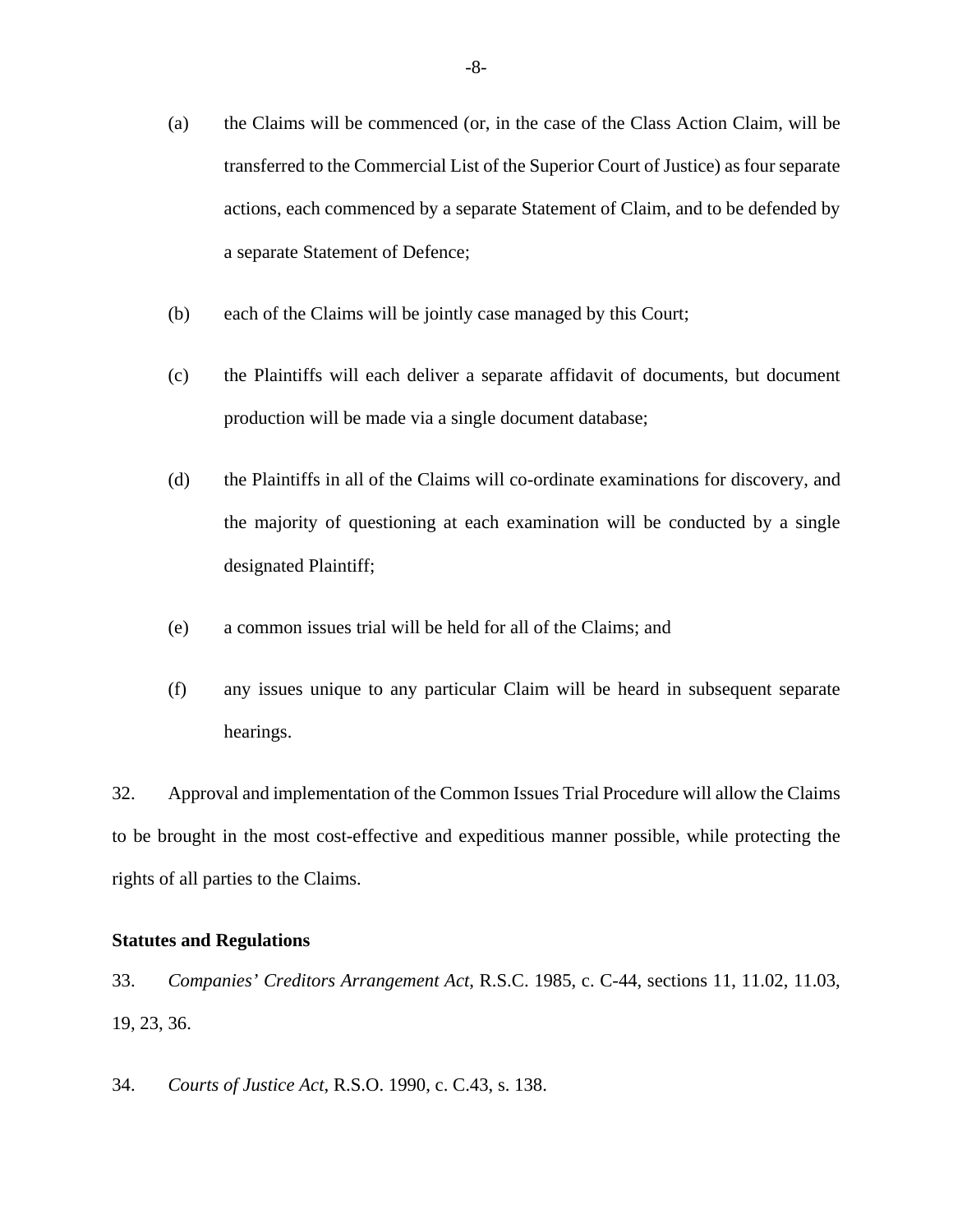36. Such further and other grounds as the lawyers may advise.

# **THE FOLLOWING DOCUMENTARY EVIDENCE** will be used at the hearing of the Motion:

- 38. The Twenty-Seventh Report of the Monitor, dated November 5, 2018;
- 39. The First Report of the Litigation Investigator, dated November 5, 2018; and

40. Such further and other evidence as the lawyers may advise and this Honourable Court may permit.

November 5, 2018 **LAX O'SULLIVAN LISUS GOTTLIEB LLP**  Counsel Suite 2750, 145 King Street West Toronto ON M5H 1J8

> **Matthew P. Gottlieb** LSO#: 32268B mgottlieb@counsel-toronto.com Tel: 416 644 5353 **Andrew Winton** LSO#: 54473I awinton@counsel-toronto.com Tel: 416 644 5342 **Philip Underwood** LSO#: 73637W punderwood@counsel-toronto.com Tel: 416 645 5078 Fax: 416 598 3730

The Litigation Investigator and Counsel for the Proposed Litigation Trustee

## TO: **THE SERVICE LIST**